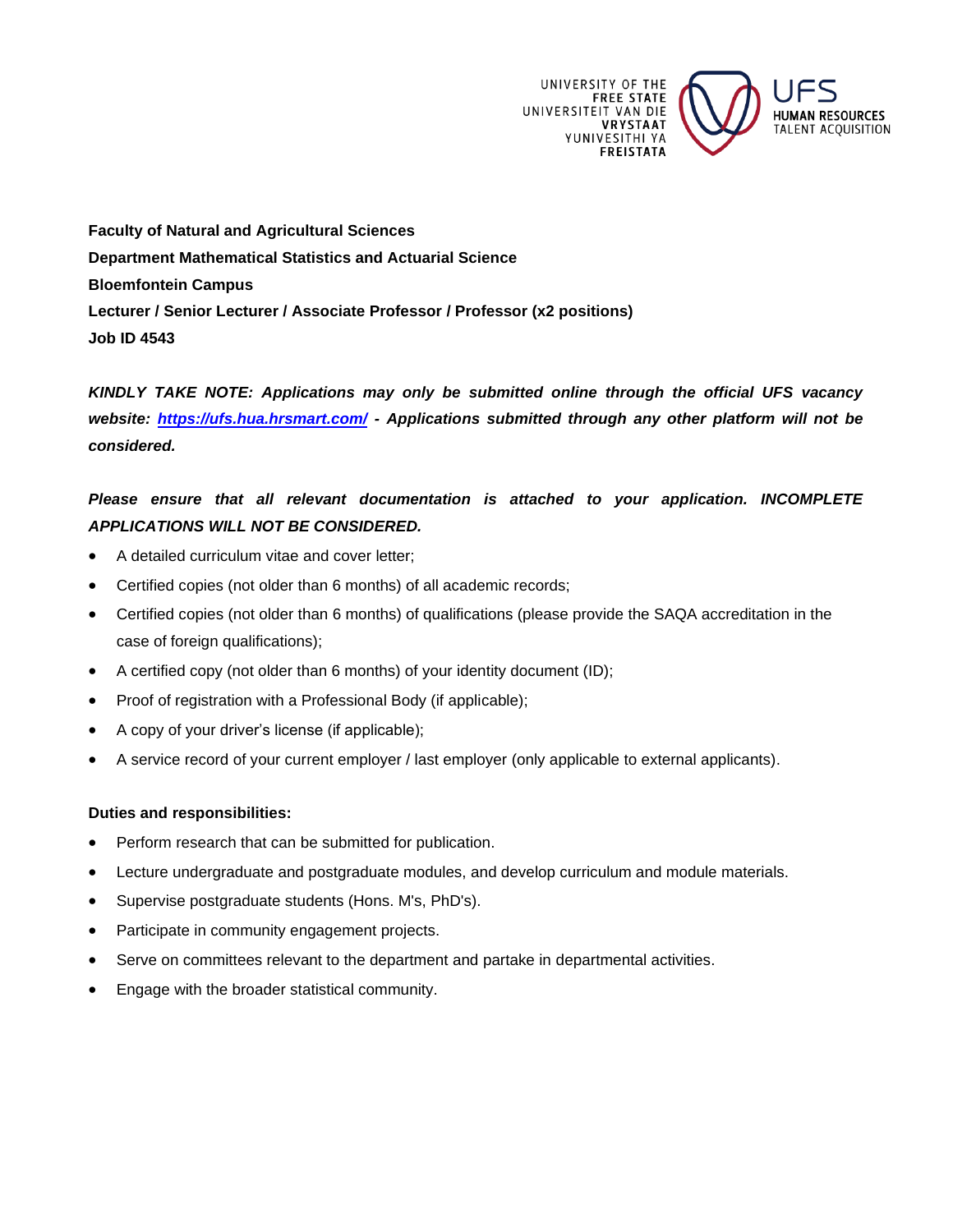## **Inherent requirements:**

# **Lecturer:**

- A Master's degree on NQF Level 9 in Mathematical Statistics, Applied Statistics, Biostatistics, Actuarial Science, Data Science, or other statistical field.
- Proven experience in presentation of poster or oral presentations at conferences or equivalent activities.
- A good academic record.

# **Senior Lecturer:**

- A PhD on NQF Level 10 in Mathematical Statistics, Applied Statistics, Biostatistics, Actuarial Science, Data Science, or other statistical field.
- Proven experience in presentation of papers/posters at national scholarly conferences.
- Proven national recognition for specialist expertise and research in a specific area of scholarship.
- An NRF rating or demonstrate potential for obtaining an NRF rating.
- Proven experience in supervision of graduated masters students.
- A proven research record of relevant publications in national and international accredited journals.
- Proven experience of service as an active member of relevant national or international scholarly society.

# **Associate Professor:**

- A PhD on NQF Level 10 in Mathematical Statistics, Applied Statistics, Biostatistics, Actuarial Science, Data Science, or other statistical field.
- Experience as external examiner for postgraduate students.
- Proven experience in presentation of research papers at national conferences, where there is evidence of peer review papers.
- Act as a reviewer of high-quality scholarly journals.
- Proven national recognition for specialist expertise and research leadership in a specific scientific area of scholarship.
- An NRF rating of C3 or equivalent status.
- Proven experience in the supervision of graduated masters students.
- A proven research record of relevant publications in relevant national and international accredited journals.
- Serve as a member of a national scholarly society.

# **Professor:**

- A PhD on NQF Level 10 in Mathematical Statistics, Applied Statistics, Biostatistics, Actuarial Science, Data Science, or other statistical field.
- Experience as external examiner for postgraduate students.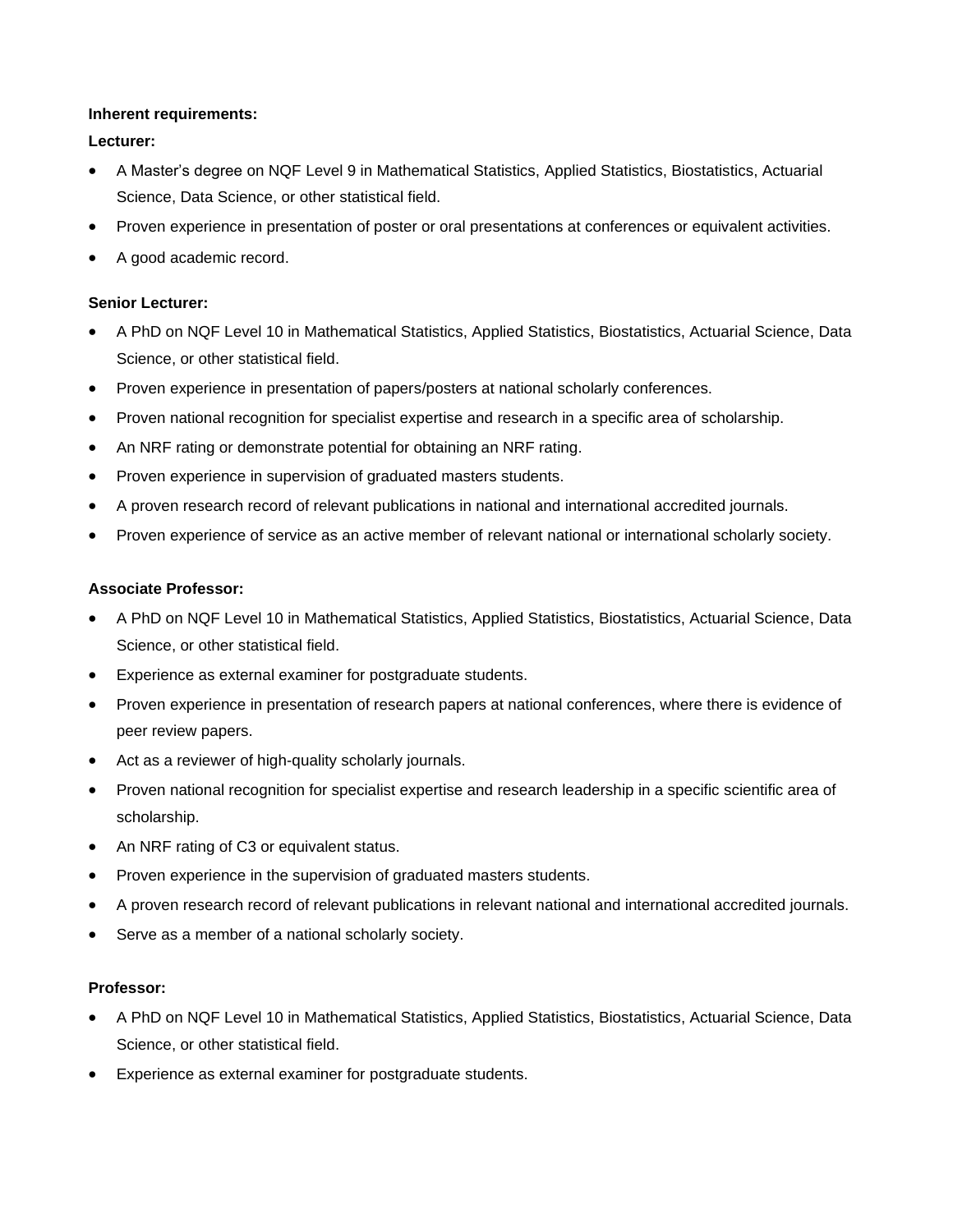- Proven international recognition for specialist expertise and research leadership in a particular area of academic scholarship (e.g. regularly serves as a reviewer for international/ ISi / IBSS journals).
- A NRF rating of C1 or C2 or equivalent status.
- Demonstrated successful supervision of graduated doctoral students.
- Proven experience in delivering keynote addresses at national scholarly conferences.
- Serve as a member of an international scholarly society OR an international committee or agency concerned with research at higher education levels.

# **Recommendations:**

- A PhD on NQF Level 10 majoring in Statistics or Mathematical Statistics.
- A proven research track record and experience in the delivery of poster or oral presentations at conferences or equivalent.
- Provide evidence of manuscripts produced that have the potential to be converted or submitted for publication in accredited journals.
- A good academic record.
- Must be an able programmer in R, SAS or equivalent statistical programming language, and willing to acquire additional skills according to the needs of the department.
- Experience in statistical analysis for complex data using R, SAS, or other industry relevant platforms.
- Teaching experience at tertiary institution level.

#### **Required competencies:**

#### • **Results orientated:**

- $\circ$  The ability to cope with a frequently changing environment and to adapt to evolving situations.
- o The ability to be reliable, responsible, dependable and to fulfil obligations.

# • **Strategic thinking:**

- o The ability to deal with several activities at a time.
- o The ability to carefully analyse information and use logic to address issues and problems at work.
- **Leading:**
	- $\circ$  The ability to maintain high levels of personal motivation, energy and enthusiasm.
	- o Ability to be cooperative with others, display good-natured attitude, and encourage people to work together.

# • **Building coalitions:**

- o The ability to be self-assured and at ease with people in all types of social situations.
- o The ability to interact with others and establish personal connections with people.